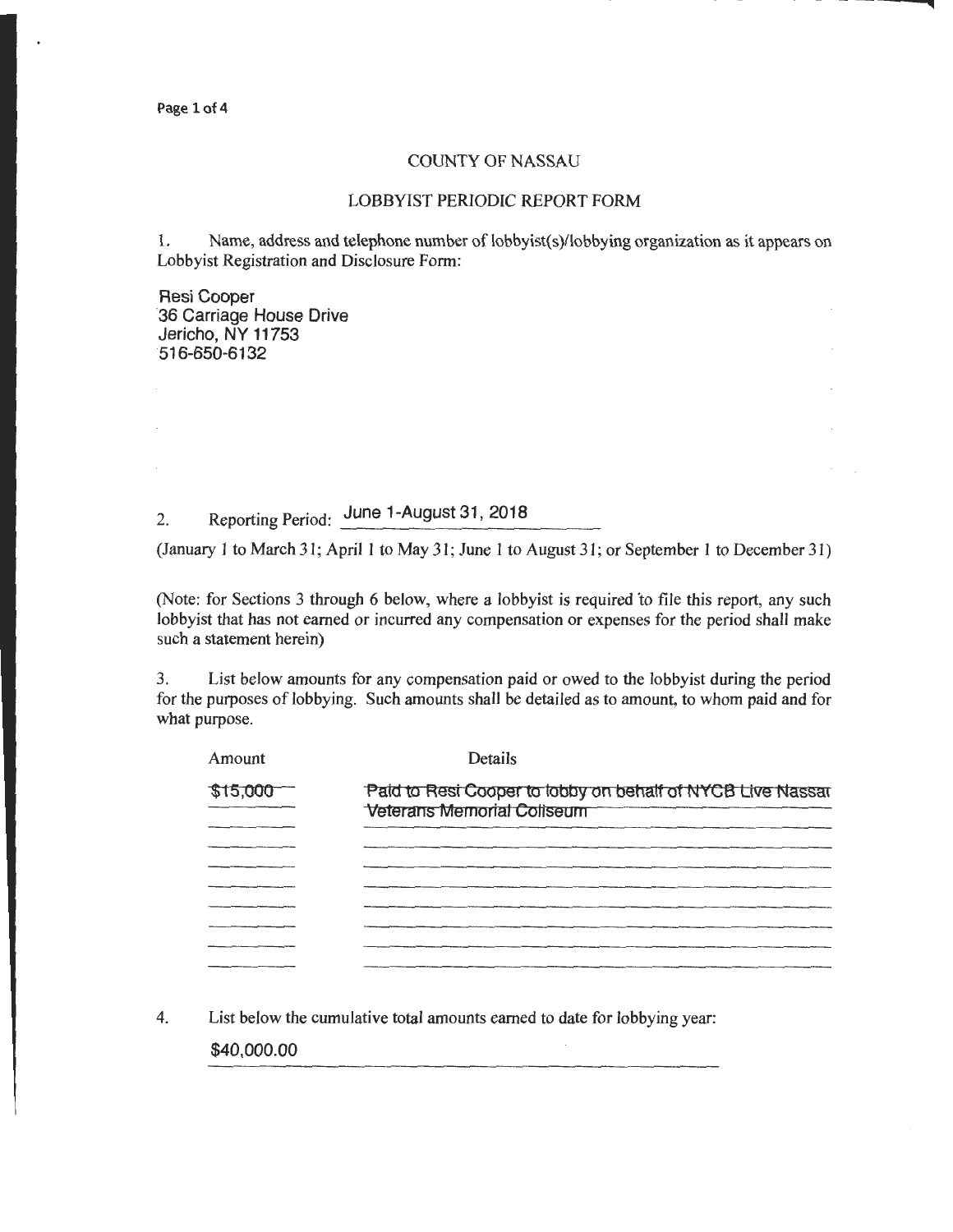Page 3 of 4

 $\ddot{\phantom{a}}$ 

Redland Strategies ·519 Eighth Avenue New York, NY 10018 ·Attn: Michael Balboni 212-643-2002 Third Party Beneficiary: Onexim/Nassau Events Center

9. Describe lobbying activity conducted, or to be conducted, in Nassau County, and identify client(s) for each activity listed, during the Reporting Period.

Client: Redland Strategies; Third Pary Beneficiary: Onexim/Nassau Events Center; NYCB Live Nassau Veterans Memorial Coliseum Operations

10. The name of persons, organizations or governmental entities before whom the lobbyist has lobbied during the period.

Office of Nassau County Executive ·Nassau County Legislature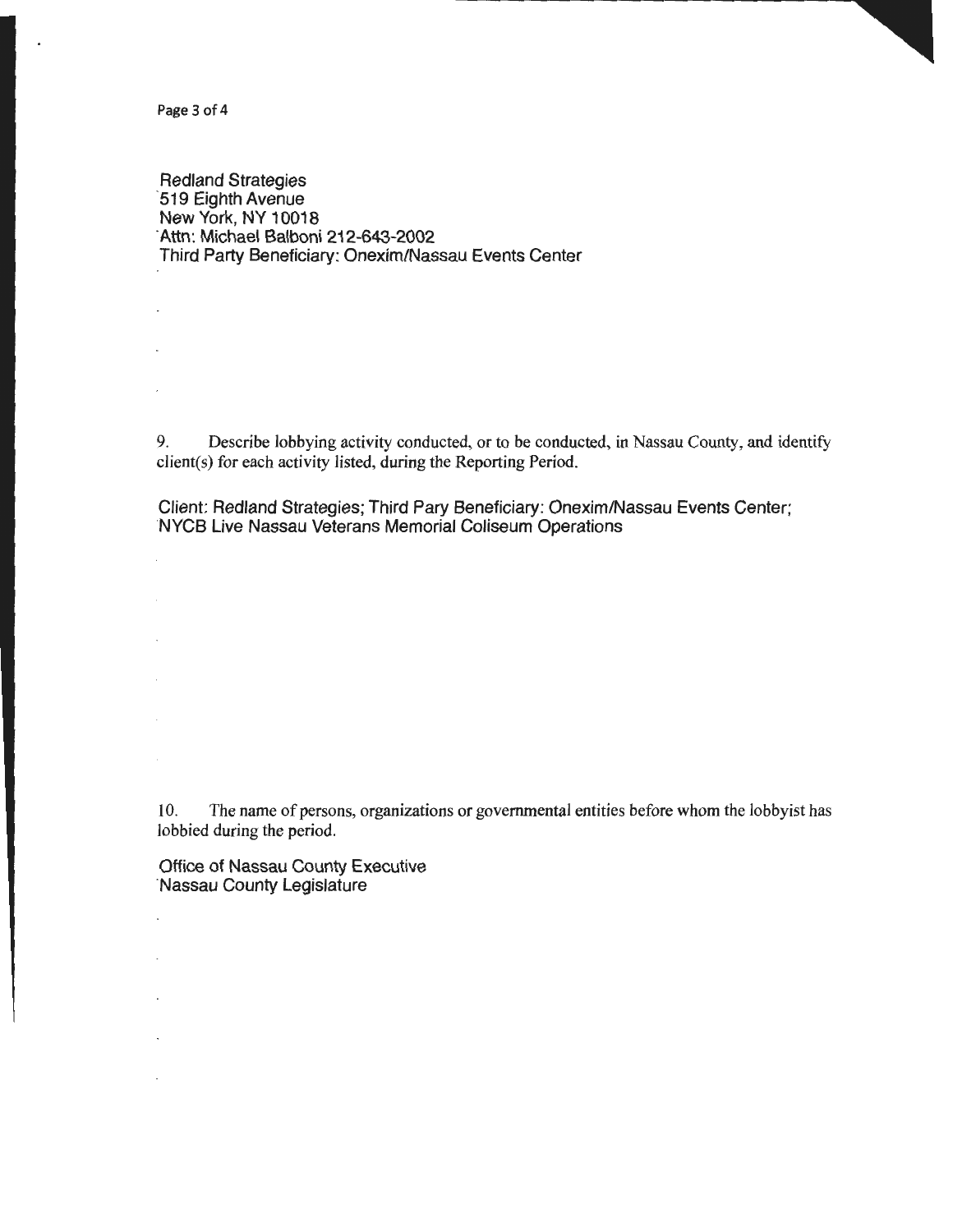Page 2 of 4

5. List below amounts for any expenses expended or incurred by the lobbyist during the period for the purposes of lobbying. Such amounts shall be detailed as to amount, to whom paid and for what purpose.

| Amount<br>\$0                                                            | N/A | Details |
|--------------------------------------------------------------------------|-----|---------|
|                                                                          |     |         |
| <b><i><u><u>A CONTEMPORTATION CONTEMPORTATION CONTEMPORT</u></u></i></b> |     |         |
|                                                                          |     |         |
|                                                                          |     |         |
| <b>Service concentration in contrast concent</b>                         |     |         |
|                                                                          |     |         |
|                                                                          |     |         |
| ______                                                                   |     |         |
|                                                                          |     |         |

- 6. List below the cumulative total amounts expended to date for lobbying year:
	- \$0

(In lieu of completing 7 through 10 below, you may attach a copy of your Lobbyist Registration and Disclosure Form, provided the information has not changed.)

7. List whether and where the lobbyist(s)/lobbying organization is registered as a lobbyist (e.g. Nassau County, New York State):

New York State ·Nassau County

 $\ddot{\phantom{a}}$ 

 $\cdot$ 

 $\cdot$ 

 $\bar{z}$ 

8. Name, address and telephone number of client(s) by whom, or on whose behalf, the lobbyist is retained, employed or designated.